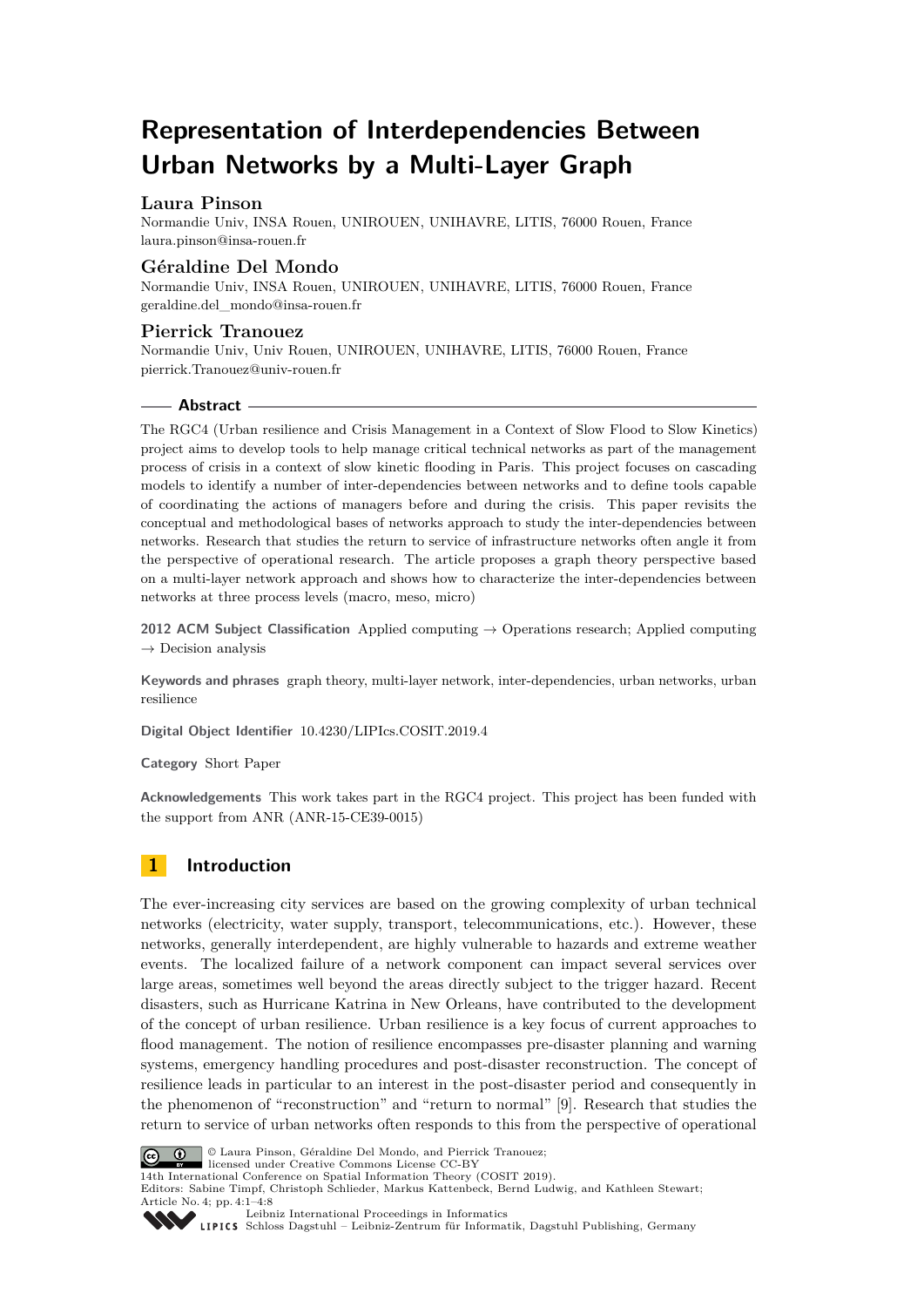#### **4:2 Rep. of Interdependencies Between Urban Networks by a Multi-Layer Graph**

research. The objective is to optimize the return to service of these networks under the constraints of availability of resources [\[13\]](#page-7-2), [\[10\]](#page-7-3).

This research proposes to identify a number of inter-dependencies between networks related to *resilience*. While we may know enough inter-dependencies between networks to be able to simulate the impacts of flood on networks and their cascading failures, it is not clear how to schedule infrastructure return-to-service / troubleshooting, with the additional difficulty of recognizing that managers may have conflicting interests. This analysis of interdependencies requires to model cascading effects[\[7\]](#page-7-4). These cascades significantly increase the vulnerability of the urban system and makes recovery and reconstruction processes more difficult and slower after a disruption. We described our networks as multi-layer-graphs upon which we modeled this "inverted domino effect" by topological operations.

In this paper we chose to describe in depth the topological structure of our model, but not go into details of the involved algorithms.

# **2 Modeling urban services with a multi-layer graph**

We use graphs to model networks and our resilience issue because graph algorithms and metrology on large graphs highlight possible structural and functional properties related to interactions. To avoid a terminological confusion, further on we will employ "Network" when we mean the real world organization and "Graph" when we mean our model of the Network.

### **Choice of modeling by graph**

To understand the resilience of networks during flood periods, it is important to model their failure dynamics. This modeling, through a graph, requires identifying the entities (vertices) and the relationships (edges/arcs) that connect them either in space or through a more abstract dependency link [\[1\]](#page-7-5). Graph modeling represents the information either by a global vision or by a representation at lower scales (structural properties of networks) [\[14\]](#page-7-6). The objective is to use the structure and the semantics of the graph obtained to answer the problem of inverted domino effects and to produce indicators to characterize the inter-dependencies between networks in a given territory.

A model we found of particular interest was the multiplex graph of[\[11\]](#page-7-7). A multiplex graph is a graph composed of a set of vertices of the same type, linked by different types of relationships. A multiplex is therefore a multi-relational graph that is often represented by a multi-layer graph. Multi-layer graphs explicitly incorporate multiple channels of connectivity and constitute the natural environment to describe systems interconnected [\[2\]](#page-7-8). Layers can be interdependent and they contain information which would be lost if we only considered the corresponding aggregated network. It has also been shown recently that different types of dynamics that are run on top of multi-layer systems also provide new insights into the problems being modeled [\[4\]](#page-7-9), [\[5\]](#page-7-10). So, a multi-layer systems consists of several distinct classical layers, each one encoding a specific type of information about the system. Many complex systems can be represented as networks consisting of distinct types of interactions, which can be categorized as links belonging to different layers [\[6\]](#page-7-11). The question is then how many layers are indeed necessary to accurately represent our structure of a multilayered complex system to model urban service systems.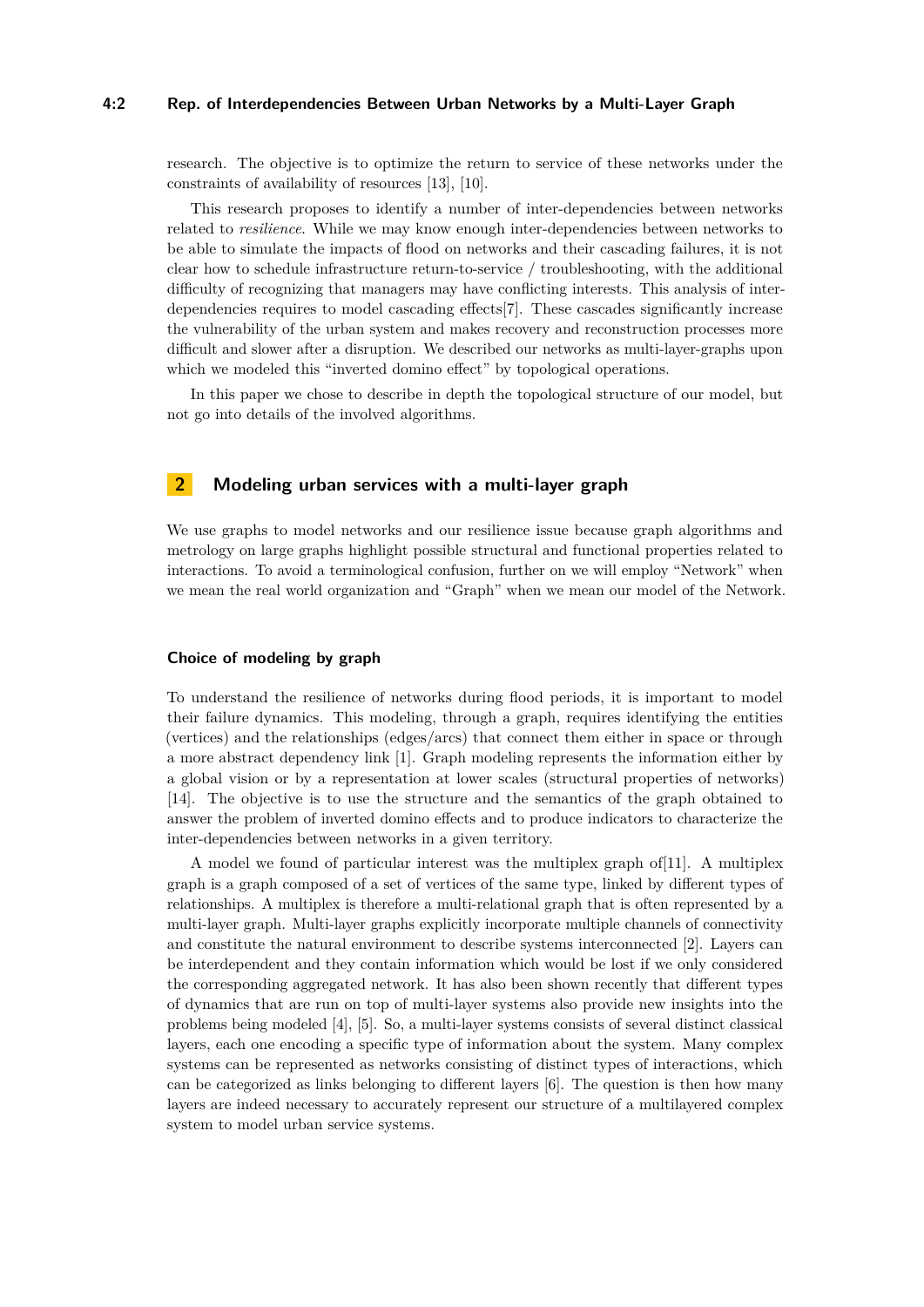### **L. Pinson, G. Del Mondo, and P. Tranouez 4:3**

#### **Relation between graphs and layers**

In this work we model urban services and associated technical networks with a multi-layer graph whose layers represent three levels of study: macro, meso, micro (relationships between the same components (micro level), relations between different infrastructures (meso level) and relations between different urban systems (macro level)). Assuming that urban services are defined by their infrastructure and components and are interconnected, urban services should not be defined as objects but rather through the networks that create them.

We model urban services (ex: electricity, water, railway, buses and metros, etc.) at one scale with vertices which can be detailed by connecting them to graphs of a different layer, representing a different scale. The aggregation approach by urban service and infrastructure leads us to consider not only urban technical networks (macro level) but also the infrastructures that structure each urban service (meso level) and their components (micro level). We thus build a particular type of multi-layer graph with the idea of a multiplex graph, that is to say a sequence of interconnected graphs.

To give an example (Figure [2,](#page-5-0) C and D), Paris RATP urban service (macro level) consists in a subset of infrastructures *S* such as metro stations, railway, etc. (meso level). The metro station concept belongs to the meso level while each individual metro station belongs to the micro level. The infrastructures of the micro level are spatialized. The metro stations taken one by one (e.g. Auber, Bercy, Créteil, etc. respectively *S*1, *S*2, *S*3) are geo-referenced and form a new layer(micro level). At each level, relationships and inter-dependencies exist between respectively urban services, infrastructures and spatialized components. Because of the peculiar interconnected structure, it is possible to move from one layer to another one.

# **3 Our model**

The objective is to study the return to service strategies for different urban networks based on multi-layer graphs. Knowing that, we have chosen to focus on Paris' own urban technical networks: the RATP rail network, the ENEDIS electricity network and the road network as well as their infrastructures and components. In this section we present in details our model.

### **Methodology**

We model the disruption of a network by the suppression of one or more arcs or vertices [\[12\]](#page-7-12). This modelling leads to the study of failure scenarios. In our funding project, flood are the failure causing event we are meant to investigate. To create these flood scenarios, two steps are necessary. First of all, we would like to simulate the impact of the crisis to obtain a graph representing the disturbed network. This first step is an application of deconstruction rules. Then, the objective is to reconstruct the graph in order to return to the state of the initial network. The idea in this second step is to propose schedules for the return to service of the installations. To this end, we would like to add semantic information on vertices and arcs of graphs, depending on the information and data available. This information will allow us to take into account the network disruption in the graph.

### <span id="page-2-0"></span>**The multi-layer graph**

The model is represented by a multi-layer graph **M**. The structure is defined by :  $\mathbf{M} = (G, C)$ where G is a directed graph such as: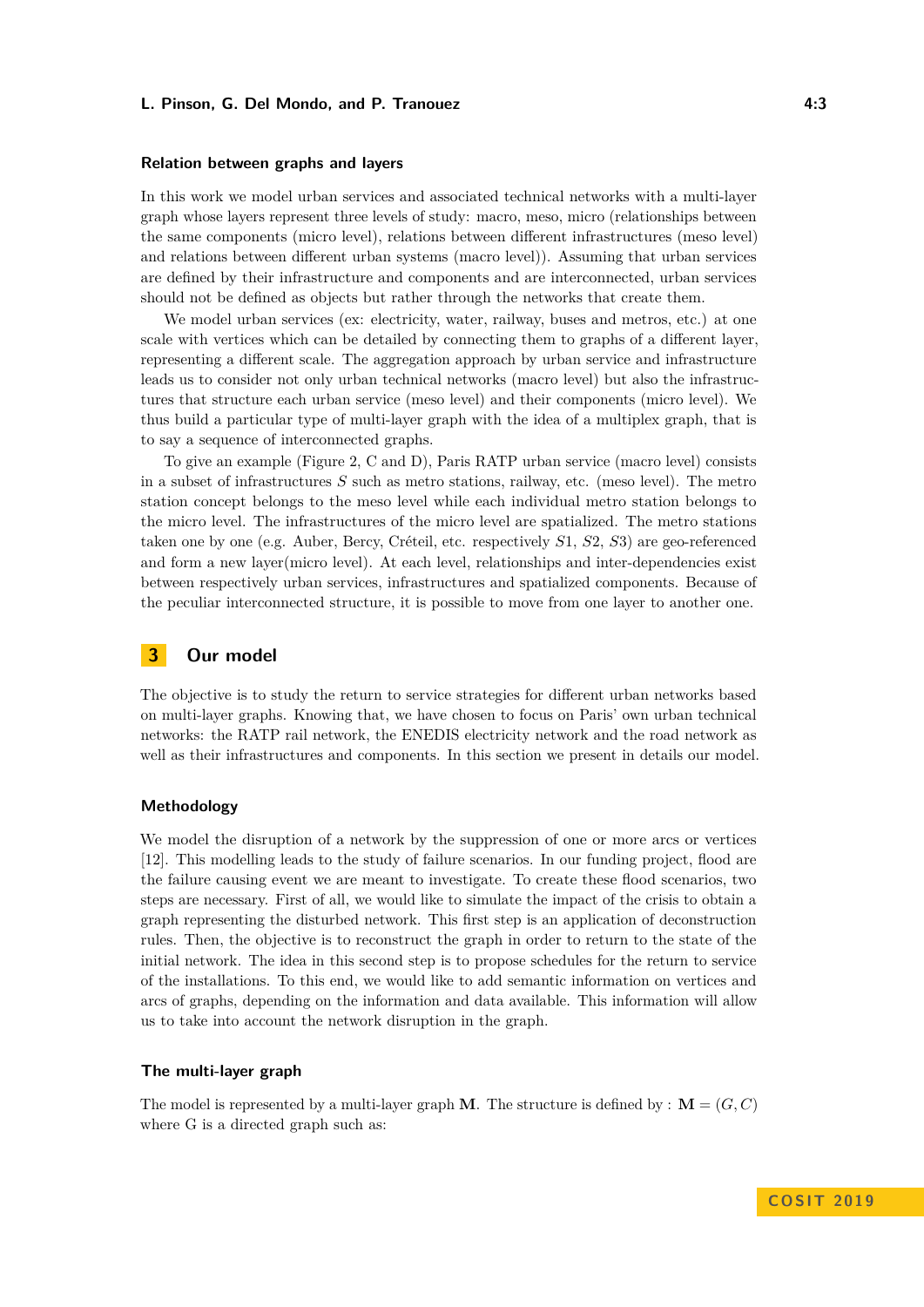$$
G = \{ G^{\alpha} \mid \alpha \in [\![1..3]\!] \}
$$
 with  $G^{\alpha} = (V^{\alpha}, E^{\alpha}, \mu^{\alpha}, \varepsilon^{\alpha})$ 

 $V^{\alpha}$  is the set of vertices,  $E^{\alpha}$  the set of arcs and

 $\mu^{\alpha}$  the set of weights/attributes on the arcs and

 $\varepsilon^{\alpha}$  the set of weights/attributes on the vertices

*C* is the set of interconnections between vertices of different layers  $(G^{\alpha})$ 

We write  $G^1$  for the macro level,  $G^2$  for the meso level and  $G^3$  for the micro level. These  $G^{\alpha}$  are called layers. We will call *semantic sub-graphs* sub-graphs of  $G^{\alpha}$  connected through *C* to one vertex of  $G^{\alpha-1}$  (Figure [1\)](#page-3-0).

<span id="page-3-0"></span>

**Figure 1** Illustration of a multi-layer graph at different levels representing three analysis layers: macro, meso, micro.

# **4 Semantic in the graph**

Since networks consist of a large number of infrastructures and components, it is necessary to define the most important and primary elements (i.e.critical) which are essential for civil society. The aim is to determine whether the impacts and repercussions of an urban network, infrastructure or component are really disastrous or if they generate only low incidents during a flood. This is what we will call *criticality*. The concepts of vulnerability, resilience, and criticality are interrelated. Resilience is defined as "the capacity of a system to absorb disturbance and re-organize while undergoing change so as to still retain essentially the same function, structure, identity and feedbacks" [\[16\]](#page-7-13). We identify specific vulnerability to flooding of a particular critical facility by looking at factors such as its use, past flooding issues, location of critical systems like primary and back-up power to better understand its criticality. In addition, knowing the vulnerability and criticality of an element provides recommendations and/or resources to critical facility managers for short or long-term changes that could be made to reduce their facilities risk to flooding. If we take the example of the ENEDIS (electrical network) and its electrical installations (micro level), they have a variable vulnerability to flooding [\[8\]](#page-7-14). Lines, buried or overhead, are considered as not very vulnerable. On the other hand, some equipment clearly appears vulnerable, such as pylons in case of high flows [\[8\]](#page-7-14). The vulnerability of transformer stations (meso level) depends on water level (and turbidity too). The electrical network (macro level) is generally meshed to a high level of detail (almost everywhere up to distribution to individuals (micro level)). This mesh allows a station to temporarily or permanently take over from a failed station. However, in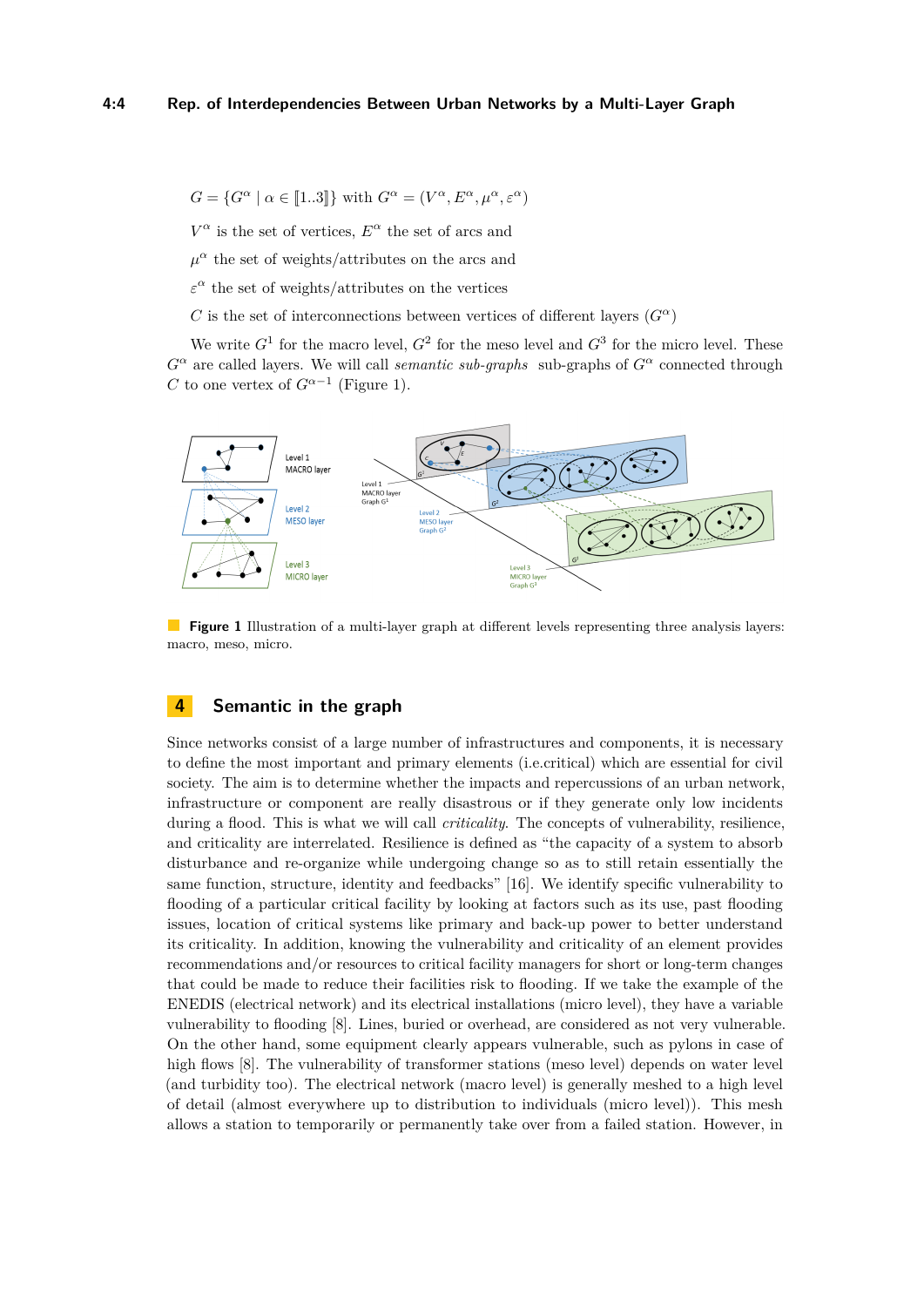### **L. Pinson, G. Del Mondo, and P. Tranouez 4:5**

the case of floods, this mesh provides little protection. Indeed, floods often affect very large areas, so all stations of the same mesh can be affected and cuts occur directly at customers' premises when they are flooded. If the power grid is very large aggressive towards other networks, it seems little dependent on other networks. Nevertheless, telecommunication networks and road networks are necessary for on-site repairs and communication in times of crisis. The criticality of the elements of the multi-layer network is modeled by vertices and arcs attributes. The idea is to evaluate the criticality of the actors of different networks according to their environment.

### **Criticality expression**

At each level of detail, networks, infrastructure and components are vulnerable to flooding. They will have repercussions and impacts on their own networks. The criticality and vulnerability assessment process establishes priority between urban services, infrastructures and components.

Criticality on arcs is evaluated in order to know their vulnerability and to prioritize the actions to be taken (Figure [2,](#page-5-0) A and B) . This comparative assessment is based on certain criteria, in particular the dependence of the networks on each other, both in normal times and during floods. The notion of criticality is closely linked to the damage to the network, infrastructure and components (depending of the level of detail) after a flood [\[15\]](#page-7-15). Values of criticality may change during events depending on the water level. Over the three studied levels, a criticality scale is established and each edge  $e \in E$  in the graph is valuated by this measure (*Criticalitylevel(e)*). The criticality levels are:

- $\blacksquare$  Level 1: no special vigilance. The impact of the flood will be very low or even zero
- $\blacksquare$  Level 2: pay attention. Impacts low but may become higher if the flood persists
- $\blacksquare$ Level 3: very critical. Impacts heavy and will lead to a dysfunction in the resilience capacity of components, infrastructures and networks.
- Level 4: absolute criticality. Impacts exceptional and lead to a secession of activities. m.

For the macro and meso level, two other values (in percentage) value arcs. The first value (*networkDependencyNorm(e)*) corresponds to the level of dependence between the two vertices linked under normal circumstances, for users. The impact of flooding on vertex dependency defines the second value (*networkDependencyFlood(e)*). These values are intended to assess the fragility of the vertex and the importance of the vertex in the graph (Figure [2,](#page-5-0) A).

For example, RATP network (macro level) is very dependent on ENEDIS network. RATP network used by nearly 10 million passengers per day depends on ENEDIS' resources. RATP needs the electricital network to operate its transportation network. A simple network interruption on few lines can cause losses and repercussions for travellers to their workplace. On the other hand, in the event of a flood, ENEDIS' impact on RATP network will be low (provided that the network is not damaged, too) since in the event of flooding, RATP closes the exits to the transport routes with cofferdams. Above all, RATP wishes to resist damage caused by ice jam shocks and the pressures of other urban components. Thus, to give an example, the arc between RATP and ENEDIS network is valued as such: 4; 80; 30.

At the meso level, in the ENEDIS graph, the transformer used to transmit and distribute electricity (adapt the voltage) is highly dependent on the source stations. In the event of a flood, the flooding of the transformer (leakage problems) will lead to a deterioration of the source substations and will lead to a disruption or even interruption of the power supply. The transformer to the source stations therefore has a high criticality (for users), as well as a dependency and strong impacts during flood periods when normal weather conditions prevail. Thus, to give an example, the arc between transformer and source stations is valued as such: 3; 80; 80.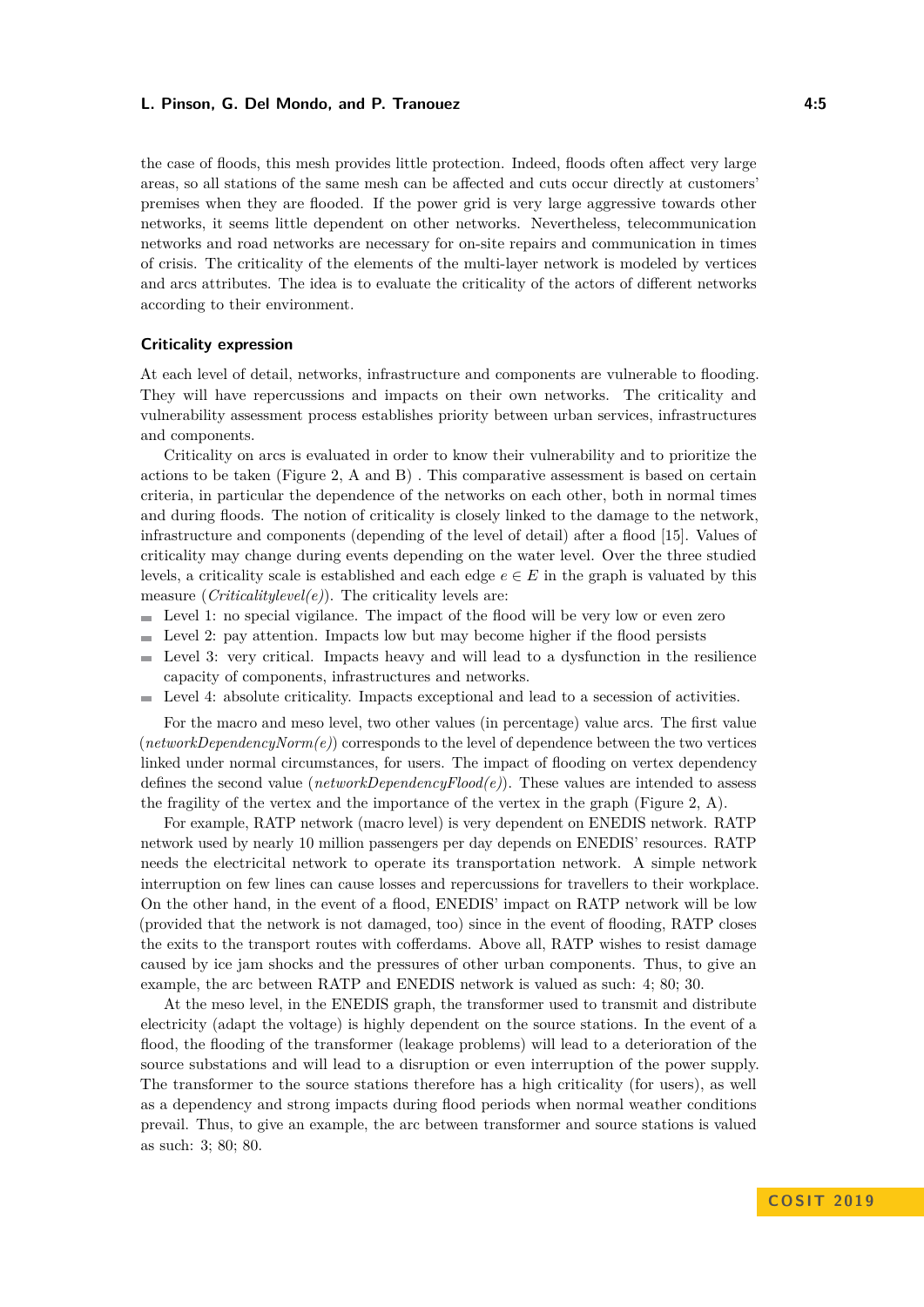### **4:6 Rep. of Interdependencies Between Urban Networks by a Multi-Layer Graph**

Criticality on vertices is taken into account according to their neighbourhood. Each vertex  $v \in V$  is valuated with  $d(v)$ ,  $d^-(v)$ ,  $d^+(v)$  (degree, input degree and output degree of a vertex *v*). Applied to this context, the notion of neighbourhood implies that a link with a poorly connected vertex is less critical than a link with a highly connected vertex (Figure [2,](#page-5-0) A, B).

<span id="page-5-0"></span>

**Figure 2** Formalization of inter-dependencies at three levels of study with the addition of semantics on our different graphs.

# **5 Environmental modelling**

## **5.1 Formalisation**

As illustrated in Figure [1,](#page-3-0) vertices from a  $G^{\alpha}$  layer are connected to vertices of a  $G^{\alpha+1}$  layer. Let  $hol^{\alpha+1}$  be:

$$
hol^{\alpha+1}:\begin{array}{ccc}\n\mathbf{V}^{\alpha+1} & \longrightarrow & \mathbf{V}^{\alpha} \\
v^{\alpha+1} & \longmapsto & v^{\alpha}\n\end{array}
$$

For example if  $v^3$  is the power station at the angle of street A and Avenue B,  $v^2 = hol^3(v^3)$  is the infrastructure "Power station"."*hol*" is short for "holon" which describes the same notion in other formalisms.

Let  $RC^{\alpha}$  be:

$$
RC^{\alpha}: \begin{array}{ccc} \mathbf{V}^{\alpha} & \longrightarrow & \mathscr{P}(\mathbf{V}^{\alpha+1}) \\ v^{\alpha} & \longmapsto & (hol^{\alpha+1})^{-1}(v^{\alpha}) \end{array}
$$

"*RC*" is short for "returnComponent" which describes the same notion in other formalisms.

Finally we call 
$$
C^{\alpha} = \{(v_l^{\alpha}, RC(v_l^{\alpha})), l \in [1.. | V^{\alpha} | ]\}
$$
 and  $C = \bigcup_{\alpha=1}^{3} C^{\alpha}$  (section 3)

### **Macro level / Meso level**

The graph  $G^1 = (V^1, E^1, \mu^1, \varepsilon^1)$ , models the macro level. It is defined by its set of vertices  $V^1$  (urban service) and its set of arcs  $E^1$  where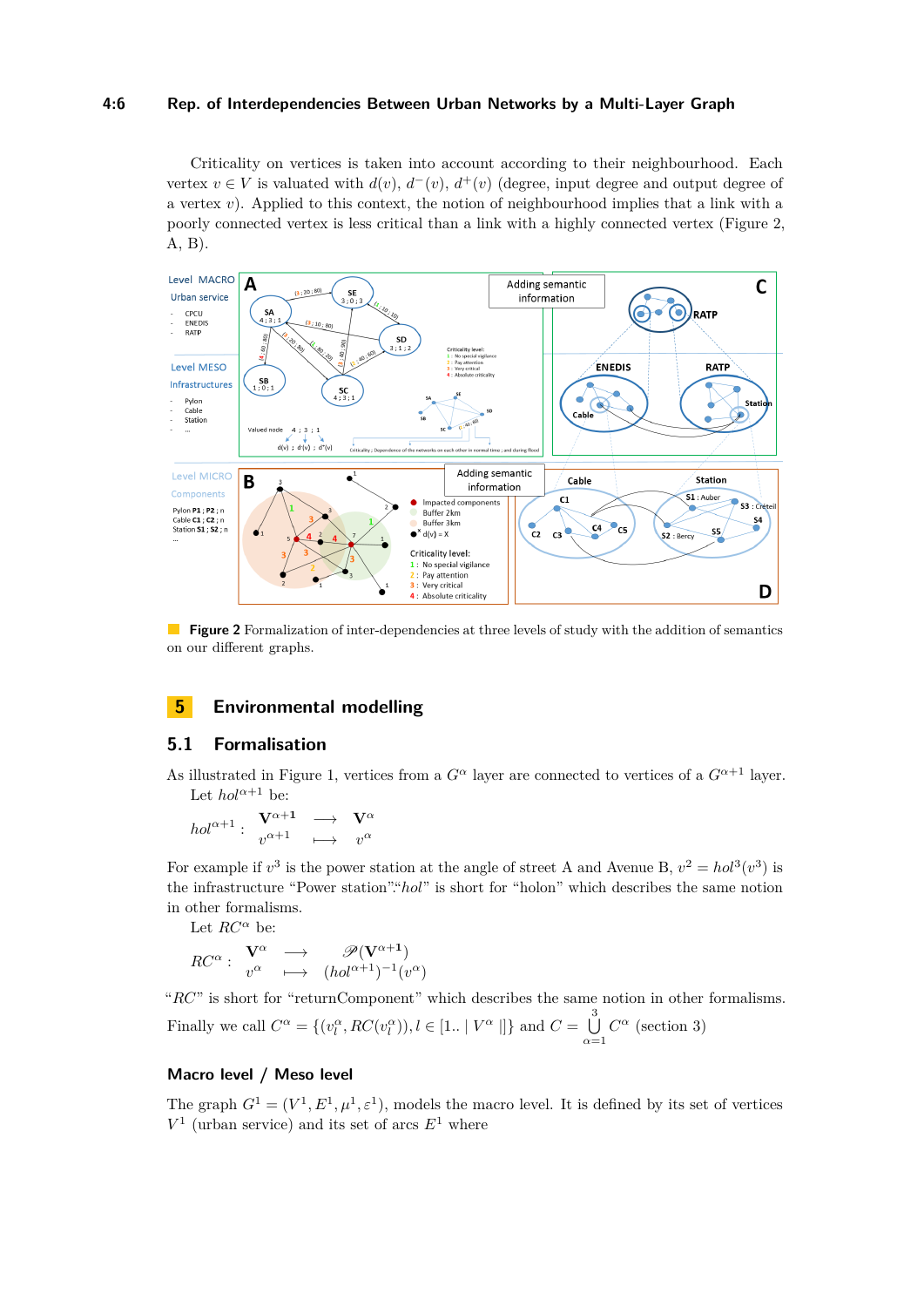### **L. Pinson, G. Del Mondo, and P. Tranouez 4:7**

 $V^1 = \{v_i^1 \mid i \in [1..nbservices]\}$  and  $E^1 = \{(v_k^1, v_j^1) \mid \exists \text{ an interdependence link between } v_k^1 \text{ and } v_j^1, v_k^1, v_j^1 \in V^1, j \neq k\}$  with  $\mu^1:V^1\longrightarrow \mathbb{N}\times\mathbb{N}\times\mathbb{N}$  $v \longmapsto (d(v), d^-(v), d^+(v))$  $\varepsilon^1: E^1 \longrightarrow \mathbb{N} \times \mathbb{R} \times \mathbb{R}$  $e \mapsto (Criticalitylevel(e), networkDependencyNorm(e), networkDependencyF (ood(e))$ 

The formalisation of the meso level is quite similar to the macro level except that it deals with infrastructures.

### **Micro level**

The graph  $G^3 = (V^3, E^3, \mu^3, \varepsilon^3)$ , models the micro level. It is defined by its set of  $V^3$  vertices (components) and its set of  $E<sup>3</sup>$  arcs where

 $V^3 = \{v_i^3 \mid i \in [|nbComponent|]\}$  and

 $E^3 = \{(v_k^3, v_j^3) \mid \exists \text{ a link of functional or spatial interdependence between } v_k^3 \text{ and } v_j^3,$  $v_k^3, v_j^3 \in V^3, j \neq k$ 

For the micro level, since the dependencies are not necessarily functional but geographical, the neighbourhood is based on the closest neighbours, by defining a buffer area. Each component have its own buffer with its own distance. The distance then becomes the radius of a circle since the vertex (representing our component) is a point, the induced surface of the circle, the buffer area (e.g Figure [2](#page-5-0) B). According to this definition  $\mu^3$  and  $\varepsilon^3$  formal definition is quite similar to macro and meso level without *networkDependencyNorm*(*e*) and *networkDependencyFlood*(*e*)

 $\varepsilon^3: E^3 \longrightarrow \mathbb{N}$  $e \mapsto \text{Criticality level}(e)$ 

# **5.2 Consideration of scheduling algorithms**

This formalization gives the definition of the graph structure modeling the interdependency of technical networks. It models the relationships of the urban networks, at different levels of study and with their semantics. However, in order to identify strategies for rebuilding the network after a flood, different constraints must be taken into account, particularly in terms of resources, time and materials [\[3\]](#page-7-16). The objective is to prioritize these needs. The multi-layer graph models several networks. Our scheduling problem is therefore to give an order on operating tasks for the reconstruction of the activity of these urban networks while respecting the constraints. This structure, combined with scheduling algorithms, will make it possible to: identify and characterize "critical vertices" and their links, decide on the allocation of a network's need and arbitrate between the managers needs. After the flood, it can take days or even months for affected networks to return to normal operation. A poor consideration of this risk of impacts on the networks may lead to a significant additional delay before the territory is restored to normal.

# **6 Conclusion**

This paper describes a methodology to model the vulnerability and resiliency of interdependant urban services networks (water, electricity, transportation etc.) and introduces a multi-layer approach to provide a sound support for resilience issues ans crisis management. We define a multi-layer graph to model each network, their infrastructural elements (duct, filter station etc.; pylon, transformer etc.; railway, station etc.) and their individual, spatialized components (the filter station at the angle of A street and B street; transformer number 1657